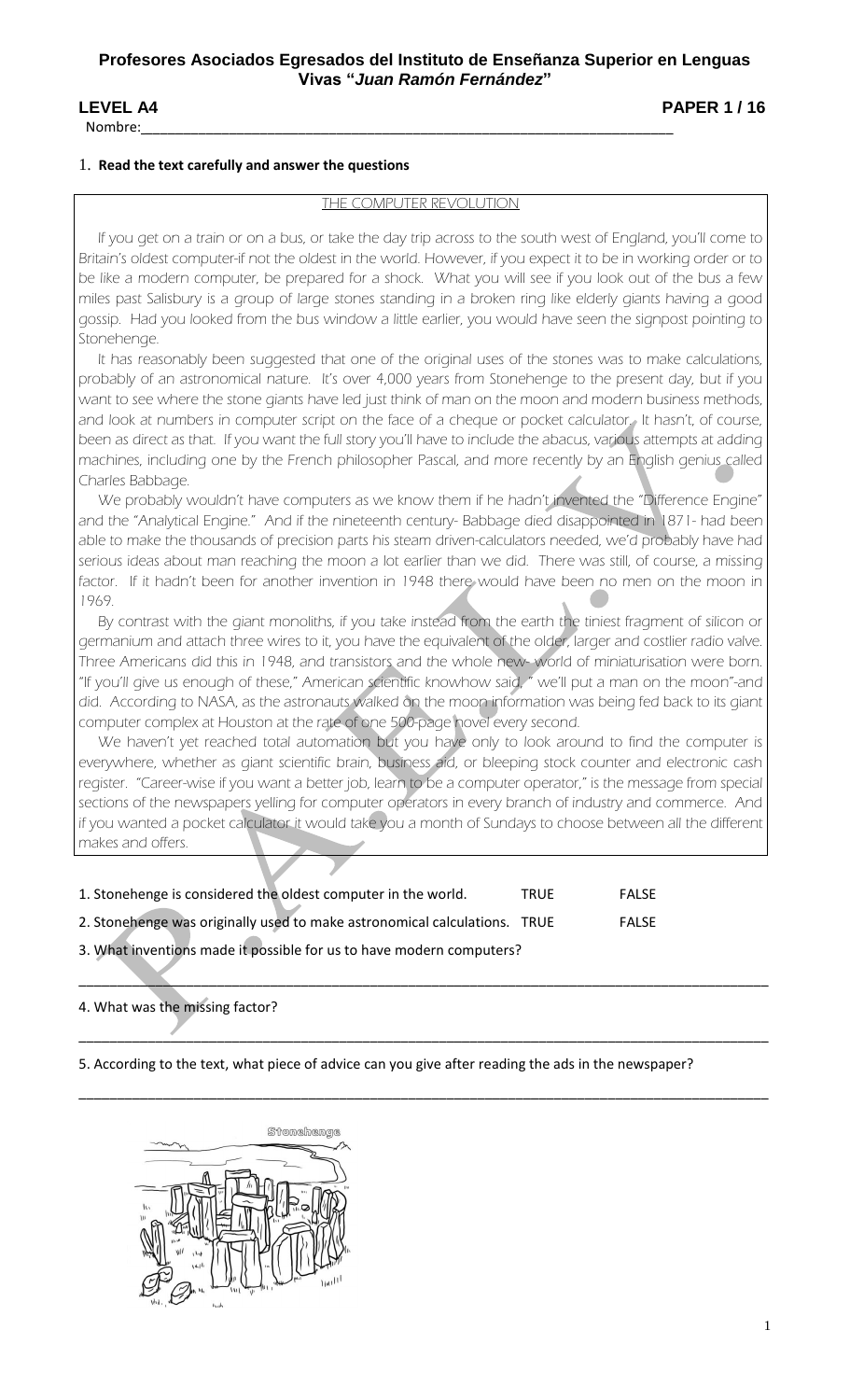# **Profesores Asociados Egresados del Instituto de Enseñanza Superior en Lenguas Vivas "***Juan Ramón Fernández***"**

**LEVEL A4** PAPER 1/16

2

## *2.* **Read the letter Carol sent to a friend and complete the blanks with a suitable linking word**

| Dear Pat,                                                                                                  |
|------------------------------------------------------------------------------------------------------------|
| I hope you get this letter; I am not sure of your address<br>I sent it to the                              |
| factory. On Monday, I waited for ages in the restaurant you mentioned,<br>you                              |
| didn't turn up. I suppose I was in the right place-The Curry Queen in Hill Street.                         |
| was sitting there, John Stubbs walked in. Do you remember him? He was not<br>the                           |
| most handsome boy at school but __________________________the sports star! We were all in love with him. I |
| said hello to him _______________________ case he recognised me, but he didn't! I was                      |
| surprised nor sad. He had never paid any attention to me at school.                                        |
| Anyway, back to us. I would really love to meet you. It would be<br>fun and                                |
| interesting to see each other after so many years. I still haven't got my own phone which doesn't help     |
| matters. You can leave messages at the number I gave you. _____________________, perhaps the best          |
| thing to do would be to write a quick note, ________________________telephone messages don't always        |
| reach me. There are six of us in this house, and things get lost.                                          |

#### **3. Go on reading the letter and complete the blanks with ONE word**

| Next week I'm going for an interview because I want to apply<br>a job in a new                             |  |  |
|------------------------------------------------------------------------------------------------------------|--|--|
| company. I would keep on working for Carsons if they updated, but they are<br>old-                         |  |  |
| fashioned that I decided to find a better job. The systems they use are not modern                         |  |  |
| and I really feel they should do something so as<br>to fall behind. Now it's too late. I'm                 |  |  |
| _______________________ to having the interview in this new place<br>really looking<br>1S                  |  |  |
| really full of modern computers. Maybe, I will be able to tell you more about it<br>we                     |  |  |
| meet on the $11^{\text{th}}$ . Would that be any good? I don't know $\sqrt{ }$<br>your arrangements are; I |  |  |
| can't make it before that because my car broke down three days<br>and I have to                            |  |  |
| it repaired during the week.                                                                               |  |  |
| I would love to see you again.                                                                             |  |  |
| Best wishes,                                                                                               |  |  |
| Carol                                                                                                      |  |  |

 $\blacktriangle$ 

### **4. Read the answer Pat sent to Carol and put the verbs in brackets in the correct tense. When you see a + use a modal**

| Dear Carol,                                                                |                                           |
|----------------------------------------------------------------------------|-------------------------------------------|
| I'm really sorry about last Monday! I just                                 | (+ not make) it and I didn't know how     |
| (contact) you! You see, I                                                  | (prepare) a very important                |
| presentation for the next day and I                                        | (not realise) what time it was. My boss   |
| (just tell) me I                                                           | (+ come) to a meeting with him on Tuesday |
| (+ say) no. Of course, that's no excuse, but it's the only truth. I<br>and |                                           |
| (force) to stay at the office by my boss.                                  |                                           |
| (meet) you on the $11^{th}$ ! I'm looking forward to<br>Of course I        |                                           |
| (hear) all your stories.                                                   |                                           |

## **5. Complete the following dialogue between the manager of a computers company and Carol Jay, who is applying for a job**

| Manager:  | Please, sit down Miss Jay. Now, I see that at present you are employed by Carson Ltd. |  |
|-----------|---------------------------------------------------------------------------------------|--|
|           | How long                                                                              |  |
| Miss Jay: | I started there when I left school. Eight years ago.                                  |  |
| Manager:  | And what exactly                                                                      |  |
| Miss Jay: | I am now responsible for computer programming. And I also help in the advertising     |  |
|           | department.                                                                           |  |
| Manager:  |                                                                                       |  |
| Miss Jay: | No, I haven't. Carson Ltd was the only one.                                           |  |
| Manager:  | Oh, I see.                                                                            |  |
|           |                                                                                       |  |